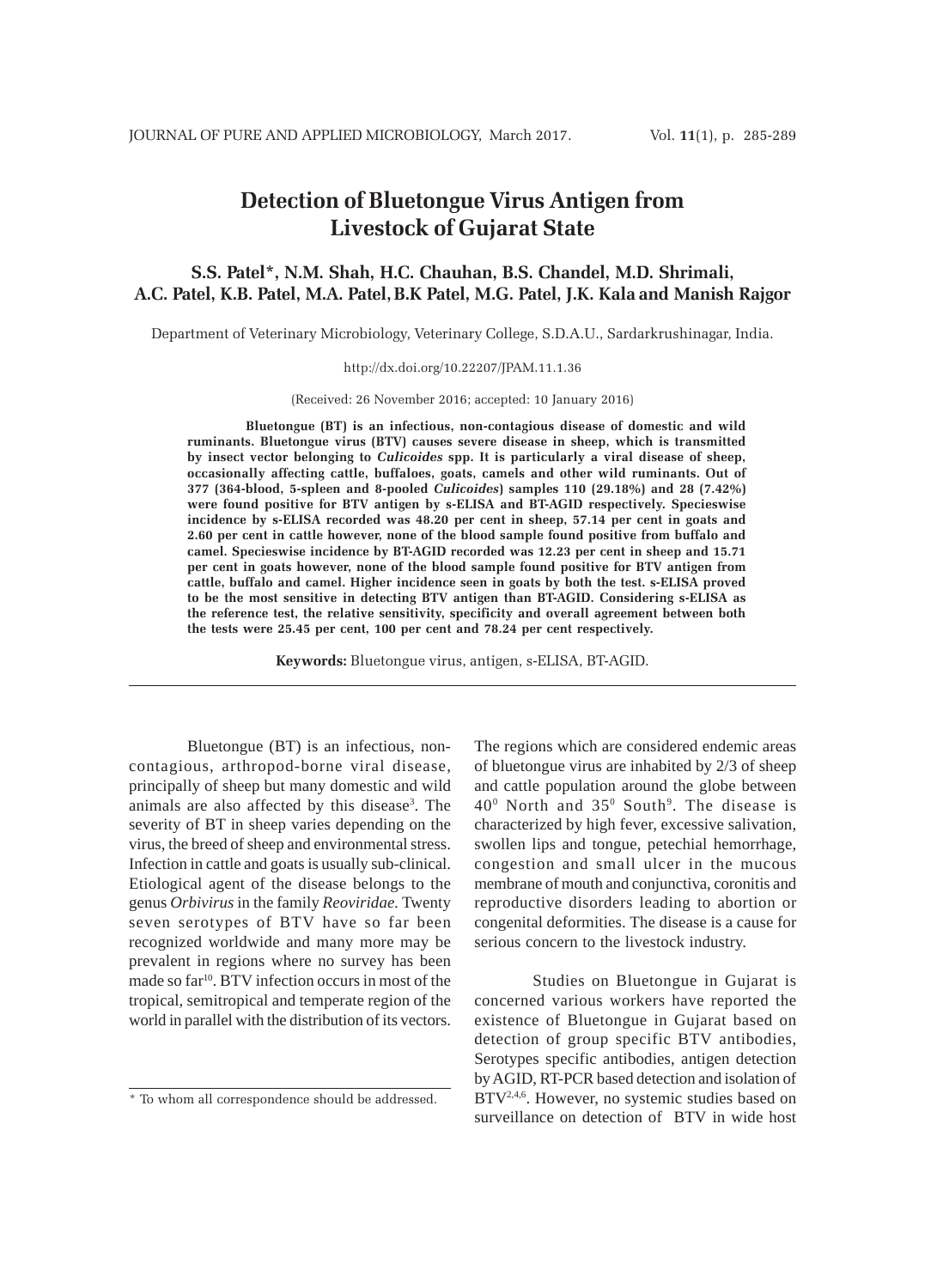ranges including sheep, goats, cattle, buffaloes and camels, using sandwich ELISA has been carried out.

# **MATERIAL AND METHODS**

During the present investigation, s-ELISA and BT-AGID were used for the detection of BTV group specific antigen from the blood samples, Spleen samples and pooled *Culicoides.* A total of 364 blood, five spleen and eight pooled *Culicoides* samples were collected from different places of Gujarat for detection of BTV antigen.

## **Preparation of samples**

The blood samples mixed in lysis buffer in 2:1 proportion were kept at  $4^{\circ}$ C for overnight and used in the test. The tissue materials were ground in mortar and pestle in sterile 1X PBS (pH 7.4) to make 10 per cent  $(w/v)$  tissue suspension followed by sonication and centrifuged at 10,000X g for 30 minutes and the resulting supernatant was

used. The *Culicoides* were ground in mortar and pestle in sterile 1X PBS (pH 7.4) to make suspension and sonication and used for the test. **s-ELISA**

The test was performed as per the standard protocol developed at BTV Lab, IVRI, Mukteswar<sup>8</sup> for the detection of BTV antigen from blood, *Culicoides* and spleen samples.

1. Capture antibody (50 ml rabbit HIS to whole BTV-23 purified) was coated on to wells of ELISA plate at 1:2000 dilutions in carbonate bicarbonate buffer, pH 9.6 for 4<sup>0</sup>C overnight.

2. The unbound capture antibodies were removed by three washing with washing buffer.

3. Un-occupied places in the wells were blocked by adding 100 ml of blocking buffer. The plated was incubated at 37<sup>o</sup>C for 1h with continuous shaking.

4. Following incubation and washing, 50 ml positive antigen (1:10 dilution), negative antigen (1:10 dilution) and test samples (1:2 dilution) were

**Table 1.** Specieswise detection of BTV antigen from blood samples by s-ELISA and BT-AGID

| Species of<br>animal | No. of blood<br>sample Tested | Sample found<br>positive by<br>s-ELISA | Percentage<br>$(\% )$ | Sample found<br>positive by<br>BT-AGID | Percentage<br>$(\% )$ |
|----------------------|-------------------------------|----------------------------------------|-----------------------|----------------------------------------|-----------------------|
| Sheep                | 139                           | 67                                     | 48.20                 | 17                                     | 12.23                 |
| Goats                | 70                            | 40                                     | 57.14                 | 11                                     | 15.71                 |
| Cattle               | 77                            | 02                                     | 2.60                  | 0 <sup>0</sup>                         | 00.00                 |
| <b>Buffaloes</b>     | 40                            | 00                                     | 00.00                 | $00\,$                                 | 00.00                 |
| Camels               | 38                            | 0 <sup>0</sup>                         | 00.00                 | 0 <sup>0</sup>                         | 00.00                 |
| Total                | 364                           | 109                                    | 29.95                 | 28                                     | 7.69                  |

**Table 2.** Comparative evaluation of s-ELISA and BT-AGID for detection of BTV antigen

| Test                                                                                                                                            |                      | <b>BT-AGID</b>       |                       |  |
|-------------------------------------------------------------------------------------------------------------------------------------------------|----------------------|----------------------|-----------------------|--|
| s-ELISA                                                                                                                                         | Positive<br>Negative | Positive<br>28<br>00 | Negative<br>82<br>267 |  |
| Sensitivity (%)                                                                                                                                 |                      | 25.45                |                       |  |
| Specificity $(\%)$                                                                                                                              |                      | 100.00               |                       |  |
| Overall agreement (%)                                                                                                                           |                      | 78.24                |                       |  |
| 28<br>Sensitivity (%) = ------ x 100 = 25.45, Specificity (%) = ----- x 100 = 100.00<br>110<br>Overall agreement $(\% ) =$ ------ x 100 = 78.24 | 295<br>377           | 267<br>267           |                       |  |

J PURE APPL MICROBIO*,* **11**(1), MARCH 2017.

added in respective wells and incubated at 37°C for 1h with continuous shaking. No antigen was added in the blank control wells.

5. After washing (as described above), 50 ml of detection antibody diluted 1:400 in blocking buffer, was added in wells. Plate was incubated at 370 C for 1h after which washing was done as mentioned above. No detection antibody was added in the conjugate control wells.

6. Fifty ml conjugate (rabbit anti-guinea pig immunoglobin conjugated to HRPO, Dakopad Corp., USA), diluted to 1:2000 in blocking buffer was added and the plate was incubated at 37°C for 1h with continuous shaking.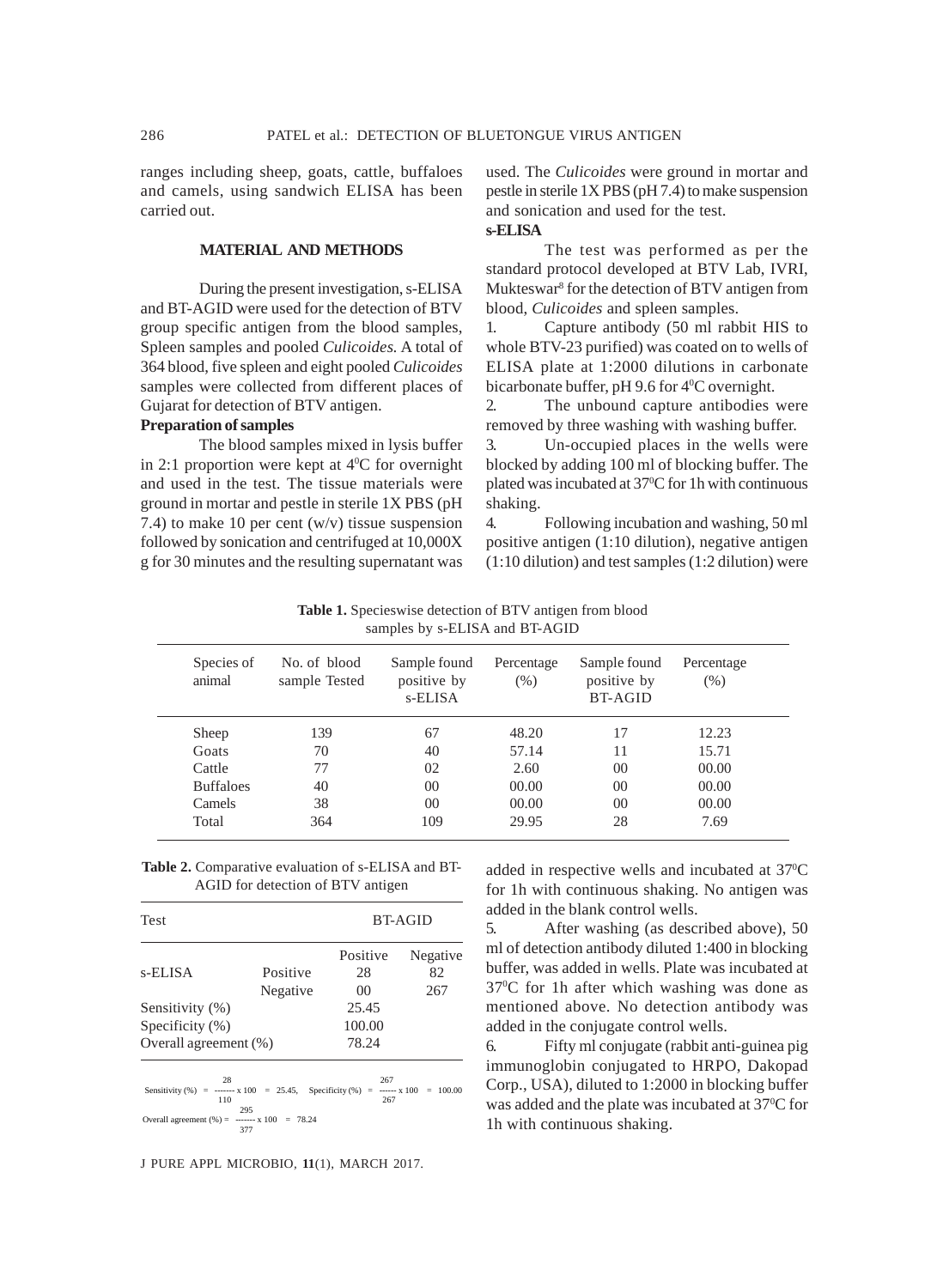7. After washing, 50 ml of freshly prepared substrate/chromogen mixture was added to wells and plate was kept at 37<sup>o</sup>C for 10-15 min for color development.

8. The color reaction was stopped by adding 50 ml of  $1M H_2SO_4$  in all wells and optical density (OD) was measured at a wavelength of 492 nm on an ELISA reader.

9. Test samples showing double or more than double OD492 of the mean negative control value are considered as positive.

# BT-AGID:

The BTV antibody test kits used for the present study were made available by courtesy of Dr. M.



Wells A1, A2, B1, B2: Positive control, Wells C1, C2, D1, D2: Antigen blank; Wells E1, E2, F1, F2: Negative control, Wells G1, G2, H1, H2: Conjugate control; Rest of the Wells from A3-H12: test samples in vertical duplicate.; Wells A3, B3; A4, B4 etc.:- BTV antigen positive samples; Wells E8, F8; E12, F12 etc.:- BTV antigen negative samples

**Fig. 1.** Microtitre ELISA Plate showing results of s-ELISA



M. Jochim, President, Veterinary Diagnostic Technology Incorporation, USA. All the sonicated blood cells, spleen and *Culicoides* suspensions were tested for the presence of BTV antigen by AGID Test. 0.9% Agarose was prepared and add six ml of molten gel was poured in each petridish  $(60\times15$ mm) and allowed to solidify on a horizontal plane. A pattern consisting of a center well surrounded by six well was made using an immunodiffusion template. Each well had a diameter of four mm and the center to center distance between wells was 6.4 mm. Each well was sealed with one drop of molten gel. The central well was charged with sonicated sample as an antigen and all the peripheral wells were charged with different dilution of BTV antiserum (1:1, 1:2, 1:4, 1:8, 1:16 and 1:32). The charged petridishes were incubated at room temperature under humid condition for 72 hours before pronouncing the sample as negative or positive. The Positive sample petridishes were washed in normal saline for 24 hours followed by distilled water for 24 hours. The gel was pressed and dried under five layer thick whatman No.1 filter paper cover at room temperature for 3 days. The petridishes were stained with coomassie brilliant blue for 10 minutes, destaining with destaining solution for 10 minutes, air dried and examined for precipitation lines.

#### **RESULTS**

#### **Overall incidence**

A total of 377 samples (364-blood, 5-spleen and 8-pooled *Culicoides*) screened for detection of BTV antigen by s-ELISA and BT-AGID. Of these, 110 (29.18%) and 28 (7.42%) samples were found positive respectively (Fig 1, 2)**.** Among the 364

Placement of samples

Central well (S): Blood sample Peripheral wells (1 to 6): Known antiserum Well No. Dilution of antiserum 1: 1:1 2:  $1:2$ 3: 1:4  $4 \cdot 1 \cdot 8$ 5: 1:16 6: 1:32

**Fig. 2.** Agar gel immunodiffusion pattern of the blood sample positive for BTV antigen showing the precipitating line against log2 dilution of BTV reference antiserum

J PURE APPL MICROBIO*,* **11**(1), MARCH 2017.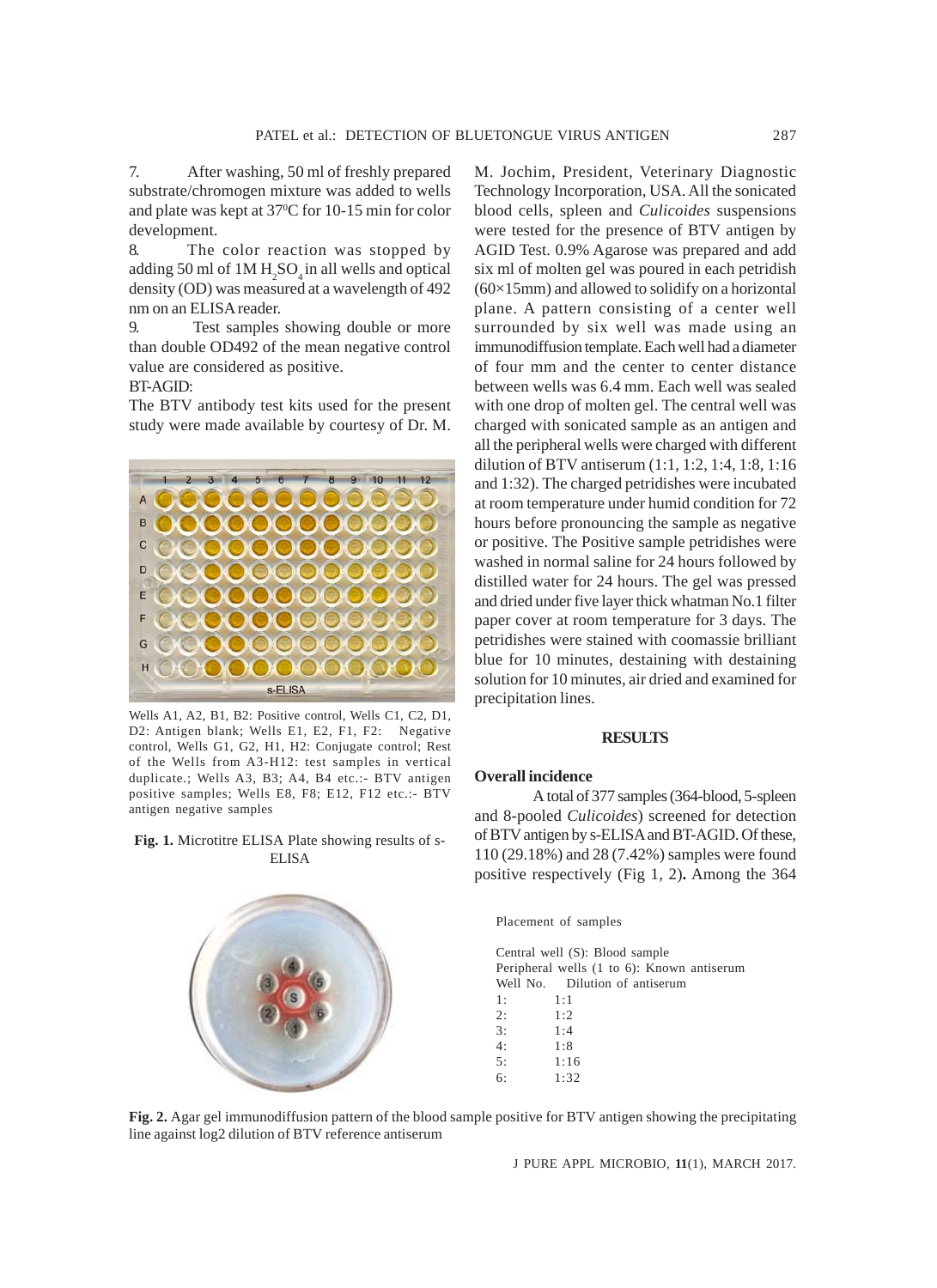blood samples screened for BTV antigen by s-ELISA and BT-AGID. Of these, 109 (29.94%) and 28 (7.69%) samples were found positive respectively and out of five spleen samples, one calf spleen sample (20%) was found positive by s-ELISA and none of the spleen sample found positive by BT-AGID. where as none of the samples found positive from eight pooled *Culicoides* samples by both the test. Present finding was in agreement with earlier studies which detected 5 to 9 % BTV antigen by BT-AGID<sup>1, 5</sup>. However, In contrast to the present findings, reported 92.86 per cent and 100.00 per cent BTV antigen by  $B TID<sup>12,13</sup>$ .

#### **Specieswise incidence of BTV**

Of 364 blood samples were screened and Specieswise incidence by s-ELISA recorded was 67 (48.20%) in sheep, 40 (57.14%) in goats and 2 (2.60%) in cattle however, none of the blood sample found positive from buffalo and camel. Specieswise incidence by BT-AGID recorded was 17 (12.23%) in sheep and 11 (15.71%) in goats however, none of the blood sample found positive from cattle, buffalo and camel (Table-1). Similarly, none of the blood sample positive from camel<sup>7</sup> and cattle<sup>5</sup> and 11.11 per cent incidence reported in sheep<sup>2</sup>. While in contrary to the present findings 9.09 per cent and Zero per cent incidence reported in sheep and goats respectively<sup>5</sup> and higher incidence rate 9.21% reported in buffaloes<sup>2</sup>.

# **Comparison of s-ELISA and BT-AGID for detection of BTV antigen**

Performance of the s-ELISA and BT-AGID for the detection of BTV antigen was compared. Cross tabulation of s-ELISA and BT-AGID considering s-ELISA as reference test was recorded as per method described by<sup>7</sup> to determine relative sensitivity and specificity of BT-AGID. Considering s-ELISA as the reference test, the relative sensitivity, specificity and overall agreement between both the tests were 25.45 per cent, 100 per cent and 78.24 per cent respectively (Table-2).

# **CONCLUSIONS**

- 1. Specieswise incidence of BTV antigen indicated that the goats were more susceptible to BTV infection than sheep, cattle, buffaloes and camels.
- J PURE APPL MICROBIO*,* **11**(1), MARCH 2017. 2. None of the buffaloes and camels blood

and pooled *Culicoides* yielded positive results in s-ELISA and BT-AGID. 3. s-ELISA is more sensitive then BT-

AGID for detection of BTV antigen.

## **ACKNOWLEDGEMENTS**

The authors are thankful to Dr. Mondal and Dr. Sanchay Bishwas Scientist, Tissue culture lab, division of Virology, Mukteswar and Director of CADRAD, IVRI, Izatnagar for their kind help and cooperation.

#### **REFERENCES**

- 1. Abu Elzein, E.M.E. Rapid detection of bluetongue virus antigen in the sera and plasma of camels, sheep and cattle in the Sudan, using the Gel Immunodiffusion Test. *Arch. Virol.*, 1984; **79**: 131-134.
- 2. Agrawal, S. M. Seroepidemiology and Isolation of Bluetongue virus in relation to prevalence of *Culicoides* vectors in Gujarat state. M.V.Sc. Thesis submitted to Sardarkrushinagar Dantiwada Agricultural University., 2009; pp 53-55
- 3. Akita, G.Y., Ianconescu, M., MacLachlan, N.J., Osburn, B.I. Bluetongue disease in dogs associated with contaminated vaccine. *Vet. Rec*., 1994; **134** (11): 283-284.
- 4. Chandel, B.S. Seroepidemiology, isolation and pathogenicity of Bluetongue virus. Ph.D. Thesis submitted to Gujarat Agricultural University., 1996; pp 60-61.
- 5. Chauhan, H.C. Seroepidemiology of Bluetongue in different species of Livestock. M.V.Sc. Thesis, Submitted to Sardarkrushinagar Dantiwada Agricultural University. 2003; pp 67-68.
- 6. Chauhan, H.C., Chandel, B.S., Gerdes, T., Vasava, K.A., Patel, A.R., Jadhav,K.M., Kher, H.N. Detection of group and serotype specific antibodies to Bluetongue virus in Buffaloes in Gujarat, India. *Buffalo Bull.,* 2005; **24**(2): 29- 36.
- 7. Khimaniya, K.N. Seroepidemiology and Attempt to isolate Bluetongue virus from Camels. M.V.Sc. Thesis Submitted to Sardarkrushinagar Dantiwada Agricultural University. 2009; pp 53-54.
- 8. Knegi, k., Biswas, S.K., Ankan, D., Sing, B., Mondal, B. A polyclonal antibody-based sandwich ELISA for the detection of bluetongue virus in cell culture and blood of sheep infected